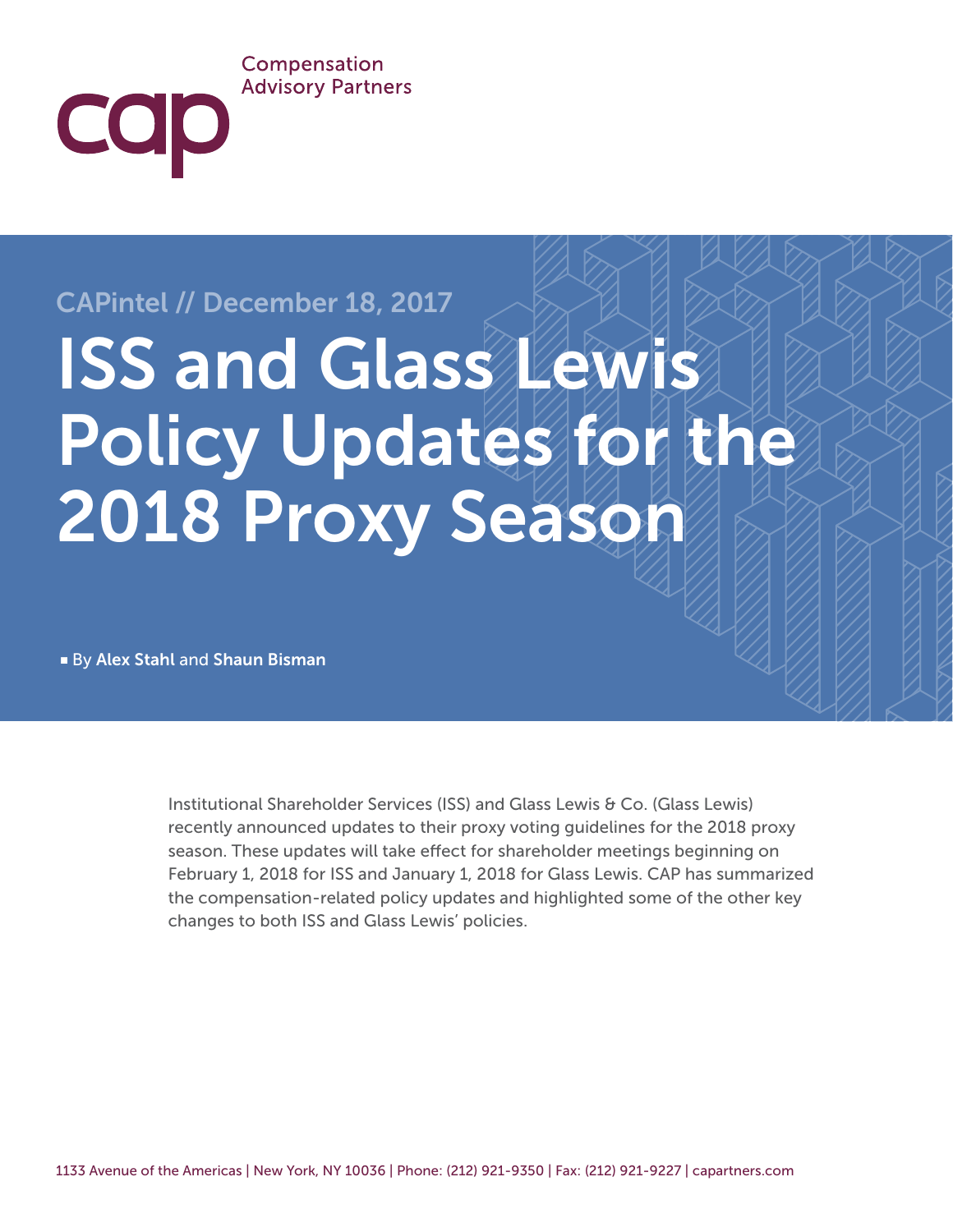# ISS Updates

#### CEO Pay-for-Performance Assessment

ISS modified their existing approach to evaluating CEO pay-for-performance for U.S. companies and provided guidance as to how their Financial Performance Assessment ("FPA") will be incorporated as a secondary measure into their quantitative assessment:

Multiple of Median (MOM) Test (current primary measure): For S&P 500 companies, ISS reduced the threshold for a "Medium" concern from 2.33x to 2.00x the median pay of peers. The "High" concern threshold remains unchanged at 3.33x. Current thresholds remain unchanged for non S&P-500 companies.

Relative Degree of Alignment (RDA) Test (current primary measure): ISS will now calculate total shareholder return ("TSR") by averaging the daily closing prices for the beginning and end months of the TSR measurement period. Previously, ISS measured TSR using a point-to-point on the beginning and last days of the measurement period. The change in methodology is intended to reduce stock price volatility.

Pay TSR Alignment (PTA) Test (current primary measure): No change

Financial Performance Assessment (new secondary measure for 2018): After introducing a relative measure of CEO pay and financial performance alignment in 2017 as a qualitative consideration, ISS received positive feedback from investors and will now include in its quantitative CEO pay-for-performance assessment as a secondary measure. The FPA will utilize three or four financial metrics (depending on industry) and compare 3-year performance and 3-year CEO pay. A company's 3-year CEO pay rank compared to peers will be subtracted from 3-year financial performance rank compared to peers and produce a result ranging from -100 to +100.

ISS' CEO pay-for-performance assessment will now be determined as follows:

- 1. Initial Quantitative Concern Level: Will continue to be determined by the results of the three primary payfor-performance tests (MOM, RDA, and PTA)
- 2. Overall Quantitative Concern Level: Will reflect a final concern level which may or may not be impacted by the FPA test as described below

The FPA may impact the Overall Quantitative Concern level only if a company has a Medium concern under the Initial Quantitative screen or a Low concern result under the Initial Quantitative Screen [but which results border the Medium concern threshold under any of the three initial measures (MOM, RDA, PTA)]. See table below:

| <b>Quantitative Concern Thresholds: S&amp;P 500</b> |                                    |                       |                     |
|-----------------------------------------------------|------------------------------------|-----------------------|---------------------|
| Measure                                             | <b>Eligible For FPA Adjustment</b> | <b>Medium Concern</b> | <b>High Concern</b> |
| <b>RDA</b>                                          | $-28.4$                            | $-40$                 | $-50$               |
| <b>MOM</b>                                          | 1.64x                              | 2.00x                 | 3.33x               |
| <b>PTA</b>                                          | $-13%$                             | $-20%$                | $-35%$              |

The FPA could potentially modify a concern level from Medium to Low if relative financial performance is strong, or from a Low to a Medium if relative financial performance is weak. The FPA will have no impact on a Low Initial Quantitative Concern if the company is well below the FPA Adjustment threshold (defined above) and will have no impact on a High Initial Quantitative Concern.

The Overall Quantitative Concern level will be the indicator for any pay-for-performance disconnect resulting in an in-depth qualitative review.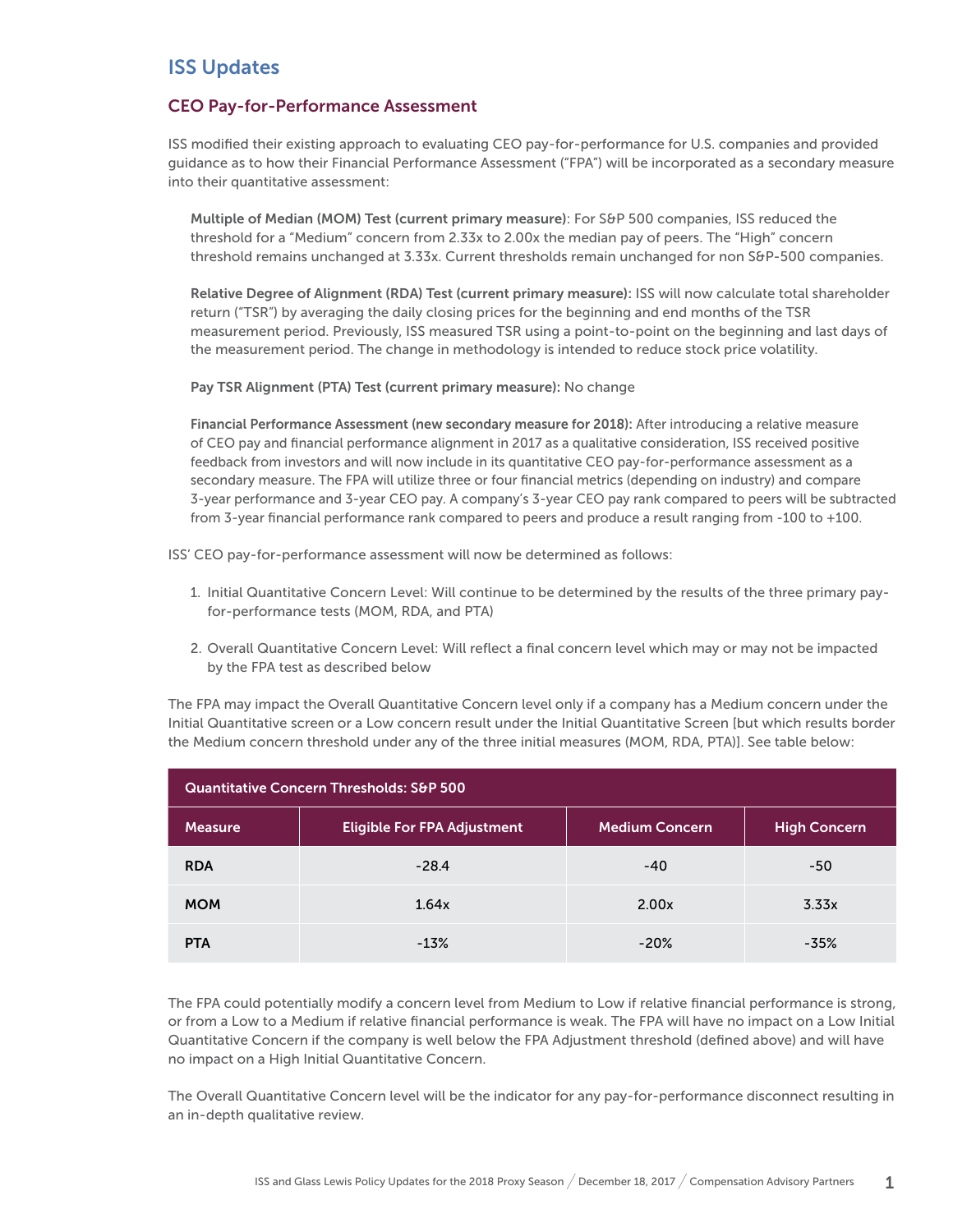More information on the 2018 CEO pay-for-performance assessment mechanics can be found here: https://www.issgovernance.com/file/policy/2018-pay-for-performance-mechanics.pdf

#### Equity Plan Scorecard

ISS made changes to their approach to evaluating equity plan proposals:

S&P 500 Companies' Passing Score: The passing score for S&P 500 companies will now be 55 points, up from 53 points. There are no changes to the passing score for all other companies.

Equity Holding Requirements: Companies will either receive a full point for having a holding requirement of at least 12 months (a reduction from 36 months) or no points for less than 12 months. No points will be earned if the holding requirement is only applicable until ownership guidelines are met.

CEO Vesting: A full point will now be earned if CEO equity award vesting is at least 3 years compared to the previous requirement of 4 years. No points will be earned if vesting is less than 3 years.

Change in Control Vesting: Full points will only be awarded for (i) performance-based awards, if acceleration is limited to actual performance achieved, pro-rata of the target award, a combination of both actual and pro-rata, or the performance awards are forfeited or terminated and for (ii) time-based awards, if acceleration cannot be automatic single-trigger or discretionary. Any other provisions will receive no points.

Broad Discretion to Accelerate Vesting: Full points will only be earned when discretion is limited to cases of death and disability only. Discretion in any other instance (such as a change in control) will result in no points.

More information on ISS' Equity Plan Scorecard can be found here: https://www.issgovernance.com/file/policy/2018-us-equity-compensation-plans-faq.pdf

#### CEO Pay Ratio

ISS will display the median employee pay figure and the CEO pay ratio in its reports; however, it will not impact their voting recommendations for 2018.

#### Board Responsiveness

If a company received less than 70% of votes cast, ISS will now also review the timing and frequency of engagements and whether independent directors participated, disclosure of the specific concerns voiced by dissenting shareholders that led to the say-on-pay opposition and disclosure of meaningful actions address the issues that contributed to the low level of support.

#### Non-Employee Director Pay

ISS is introducing a policy in which they will recommend voting AGAINST board/committee members responsible for setting director non-employee director compensation if there is a recurring pattern (i.e., two or more years) of excessive pay without compelling rationale or mitigating factors. This policy will not go into effect until the 2019 proxy season and the purpose is to identify a pattern of extreme outliers.

#### Gender Pay Gap

ISS is introducing a new policy related to voting recommendations on shareholder proposals relating to gender pay gaps and will evaluate such proposals on a case-by-case basis. In making a vote recommendation ISS will consider (i) current policies and disclosures on diversity and inclusion and the use of equitable compensation